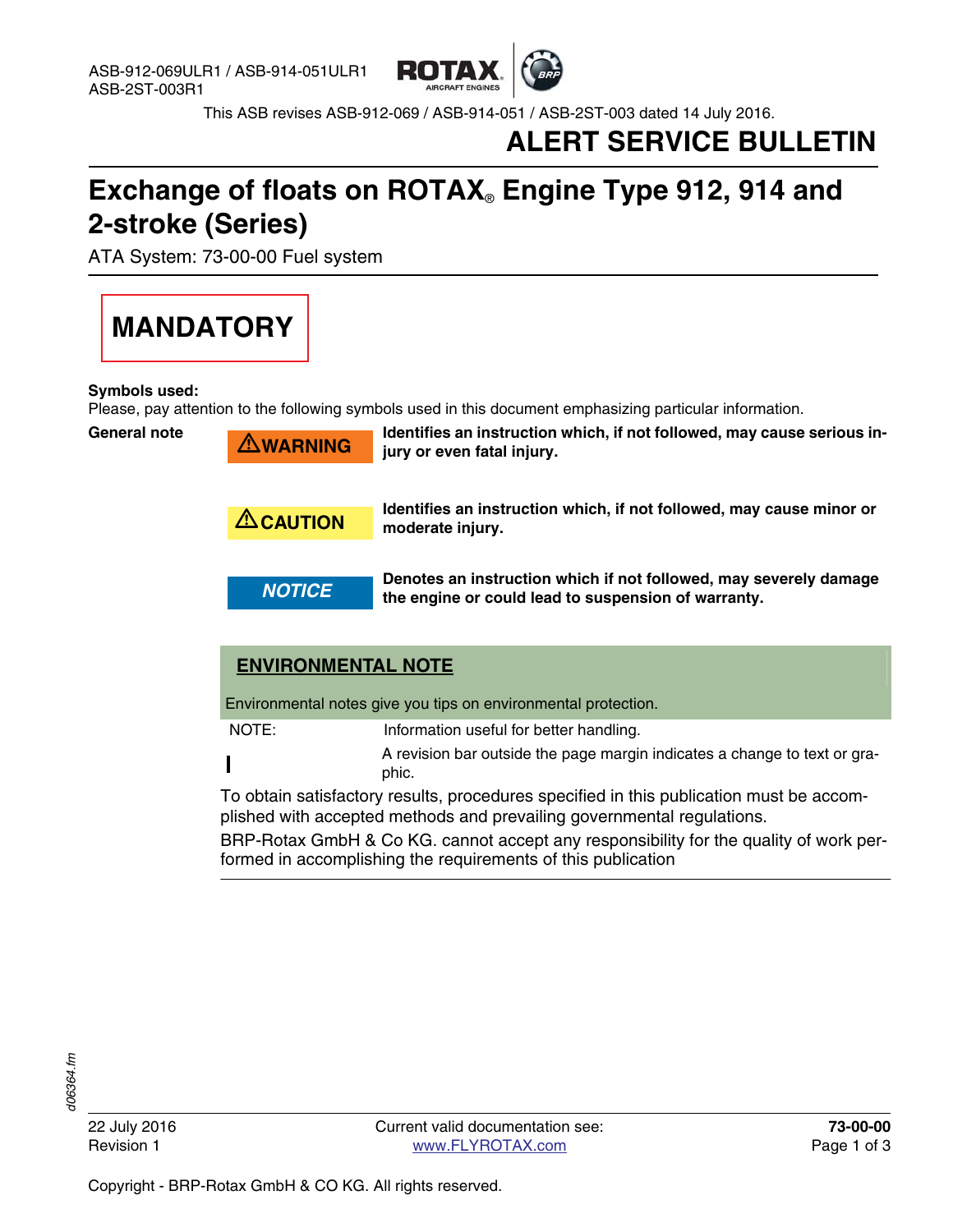#### **1) Planning information**

#### **1.1) Applicability**

All engines of Series 912 UL, 912 ULS, 914 UL and 582 UL are affected, if at least one of following criteria applies:

#### **Criterion A) Engine Serial number:**

| <b>Engine type</b> | Serial number                                                                                                                            |
|--------------------|------------------------------------------------------------------------------------------------------------------------------------------|
| 912 UL             | from S/N 6 772 132 up to S/N 6 772 135 incl. / from 6 772 144 up to<br>6 772 160 incl.                                                   |
| 912 ULS            | from S/N 6 786 001 up to S/N 6 786 013 incl. / from S/N 6 786 017 up to<br>S/N 6 786 037 incl.                                           |
| 914 UL             | from S/N 9 575 705 up to S/N 9 575 707, incl. / from S/N 9 575 709 up to<br>S/N 9 575 720 incl. / from S/N 9 575 724 up to S/N 9 575 743 |
| 582 UL             | from S/N 9 618 523 up to S/N 9 618 557 inclusive / from S/N 9 618 569<br>up to S/N 9 618 572 inclusive / S/N 9 618 609 / S/N 9 618 610   |

#### **Criterion B) Carburetors:**

The part numbers and serial numbers of the carburetors:

| <b>Carburetors</b> | Cyl. | Serial number                                                                                                                                                                                                                                                                                                                                                                                                                                                                                                                                                                                                                                   |
|--------------------|------|-------------------------------------------------------------------------------------------------------------------------------------------------------------------------------------------------------------------------------------------------------------------------------------------------------------------------------------------------------------------------------------------------------------------------------------------------------------------------------------------------------------------------------------------------------------------------------------------------------------------------------------------------|
| 912 UL             | 1/3  | Part no. 892500 - from S/N 161138 up to S/N 161143 incl. / from S/N<br>161483 up to S/N 161490 incl. / from S/N 161493 up to S/N 161507 in-<br>clusive / from S/N 161516 up to S/N 161518 incl. / S/N 161526                                                                                                                                                                                                                                                                                                                                                                                                                                    |
|                    | 2/4  | Part no. 892505 - S/N 162193 / S/N 162194 / from S/N 162196 up to<br>S/N 162199 incl. / S/N 162205                                                                                                                                                                                                                                                                                                                                                                                                                                                                                                                                              |
| 912 ULS            | 1/3  | Part no. 892530 - from S/N 161528 up to S/N 161531 incl. / S/N 161534<br>/ S/N 161535 / S/N 161537 / S/N 161542 / S/N 161558 / S/N 161560 /<br>S/N 161567 / S/N 161568 / S/N 161570 / from S/N 161937 up to S/N<br>161939 / from S/N 161941 up to S/N 161951 incl. / from S/N 161953 up<br>to S/N 161980 incl. / from S/N 161982 up to 161989 incl. / from S/N<br>161992 up to S/N 162042 incl. / from S/N 162044 up to S/N 162051 incl.<br>/ from S/N 162053 up to S/N 162055 incl. / from S/N 162235 up to<br>S/N 162250 incl. / from S/N 162252 up to S/N 162275 incl. / from<br>S/N 162277 up to S/N 162282 incl. / S/N 162294 / S/N 162298 |
|                    | 2/4  | Part no. 892535 - S/N 161583 / from S/N 161585 up to S/N 161587<br>incl. / from S/N 161837 up to S/N 161868 incl. / from S/N 161870 up to<br>S/N 161873 incl. / from S/N 161875 up to S/N 161919 incl. / from S/N<br>161921 up to S/N 161936 incl. / from 162102 up to S/N 162120 / from<br>S/N 162122 up to S/N 162143 incl. / S/N 162145 / S/N 162146 / from<br>S/N 162400 up to S/N 162411 incl. / from S/N 162413 up to S/N 162430<br>incl. / from S/N 162432 up to S/N 162435 incl. / from S/N 162437 up to<br>S/N 162440 incl. / S/N 162442 / S/N 162444 / S/N 162445 / S/N 162449<br>/ S/N 162450                                        |

I